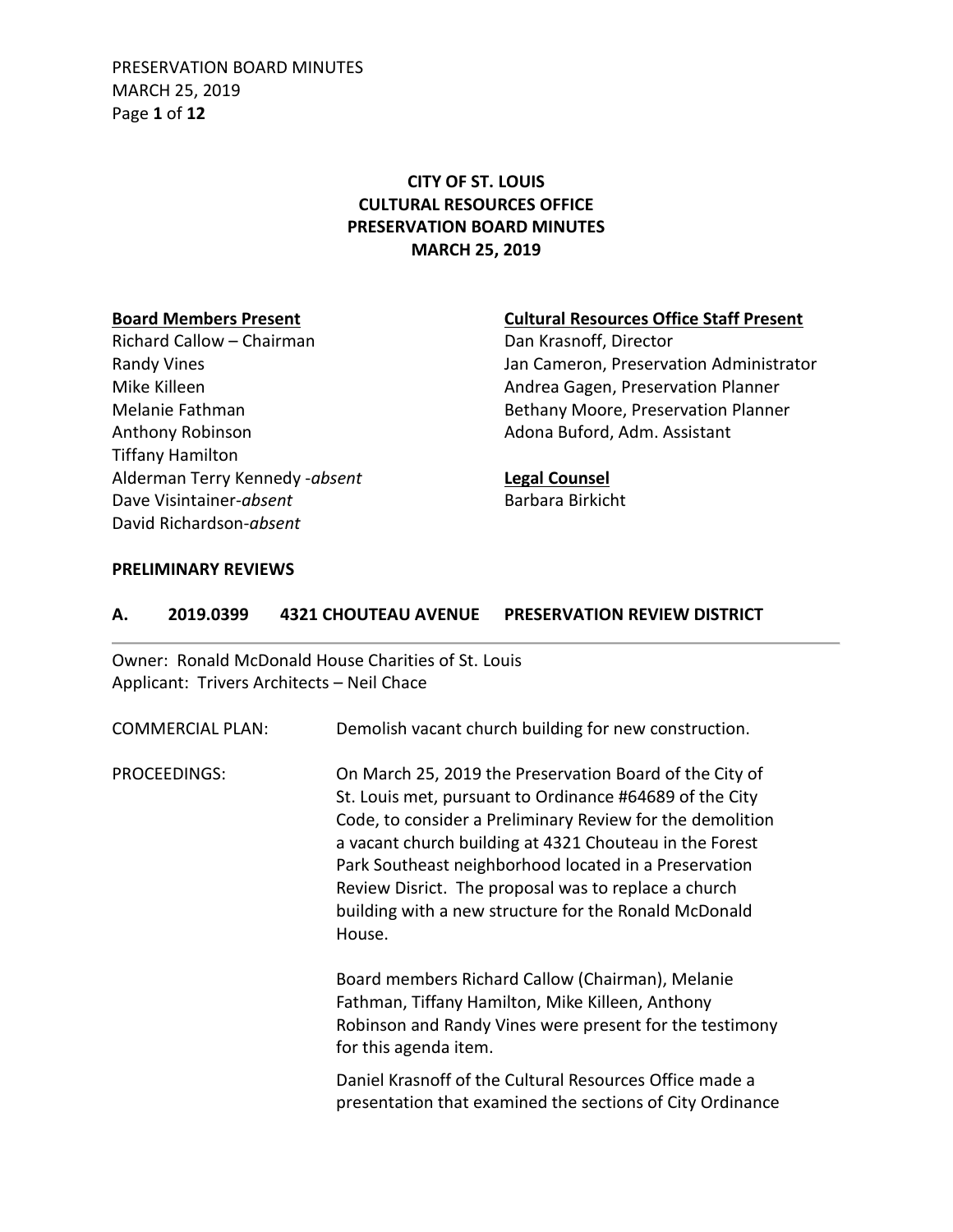## PRESERVATION BOARD MINUTES MARCH 25, 2019 Page **2** of **12**

#64689, as revised by City Ordinance #64925, and City Ordinance #64832 which delineates criteria for the review of demolition proposals for properties in Preservation Review Districts. He submitted a letter of support for the proposal from 17<sup>th</sup> Ward Alderman Joe Roddy, a support letter from Guy Slay and noted that the project has the support of Park Central Development. He said the staff recommendation is to support the proposal with the stipulations that the final design be reviewed by the Cultural Resources Office and the applicant must obtain a building permit prior to approval of a demolition permit. Mr. Krasnoff stated that the Board had previously granted Preliminary Approval for the demolition of the adjacent industrial facility, in connection with the same project, but had denied demolition of the church.

Mr. Krasnoff said the church building at 4321 Chouteau is considered High Merit based upon the Ordinance because it was found to be eligible for the National Register due to an evaluation of architecture adjacent to I-64 construction dating from the early 1990's. He examined the criteria to be used in evaluating a demolition found in section Five of Ordinance 64832. The key question is whether or not unusual circumstances justifying the demolition had been demonstrated, as is required in Section 5.B. "Demolitions of sound high merit structures shall not be approved by the Office. Demolition of merit or qualifying structures shall not be approved except in unusual circumstances that shall be expressly noted.

He provided the following unusual circumstances regarding the demolition:

- the applicant considered ways to incorporate the church building but has determined that it is impractical;
- the location for the applicant's new facility was found to be much more appropriate than the other sites that were considered;
- the proposal represents a significant investment in the neighborhood and has been designed to comply with the recently approved form-based zoning Ordinance;
- the proposed demolition has been presented to the neighborhood organization and citizen-led evaluation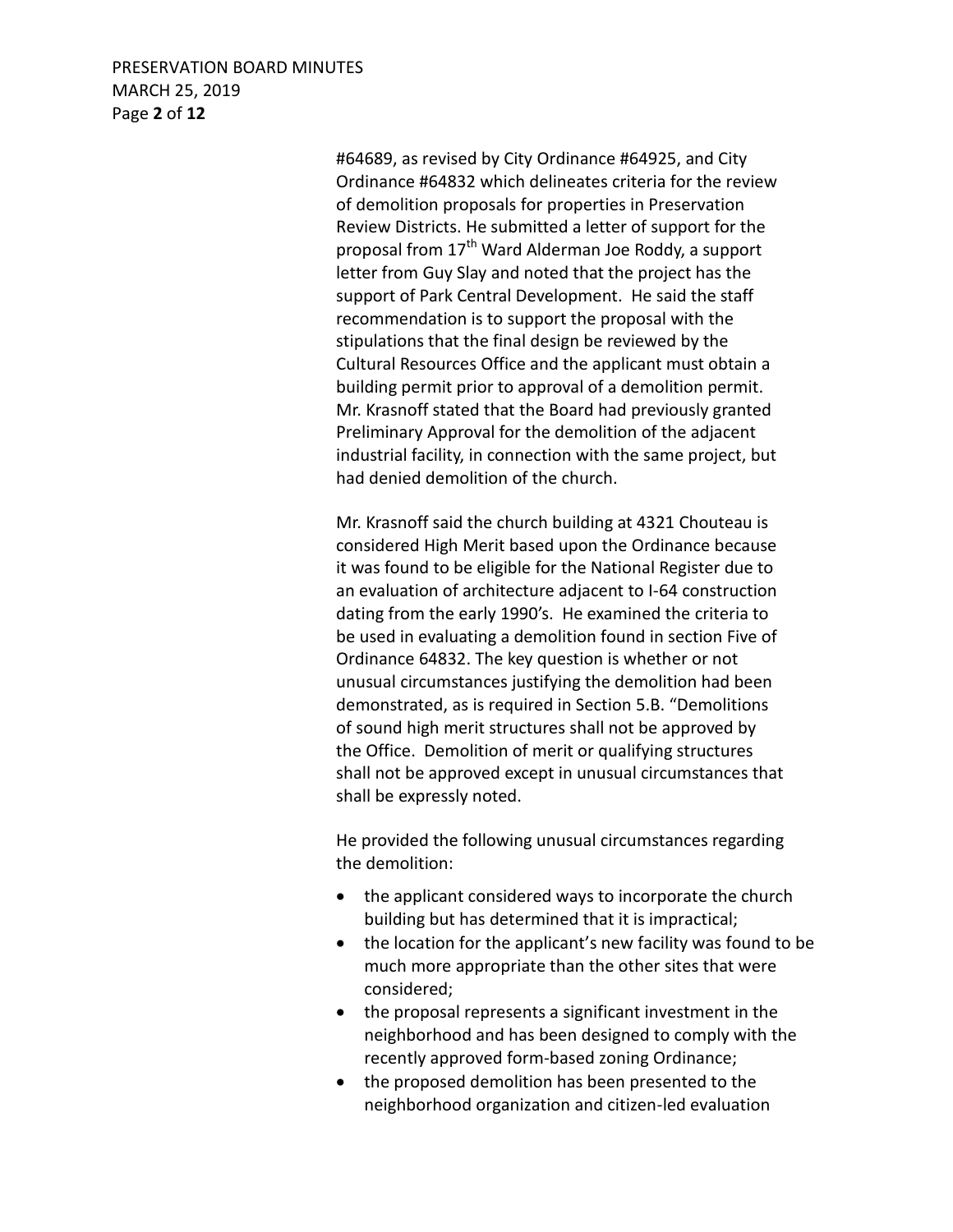committee and they are strongly in support of the demolition and new construction;

 the worthy reuse proposal will allow families seeking medical services to better support children needing in-patient hospital services.

Mr. Krasnoff said the Ronald McDonald House will make a multi-million dollar investment in their new building and that the new facility will expand the services they can offer families whose children are hospitalized at St. Louis Children's Hospital and Cardinal Glennon Children's Hospital. The Ronald McDonald House had conducted a substantial search to find a site equally close to the hospitals. The design was also created to conform to the form-based code.

Commissioner Mike Killeen asked if there was discussion with staff regarding the incorporation of the church as part of the proposed project. Mr. Krasnoff said there were no meetings with staff, but that the applicant considered that question and would speak to it in their remarks to the Board.

Dan Harbaugh, Ronald McDonald House President, addressed the Board. He noted the support for the project from Park Central Development, Washington University, Alderman Joe Roddy and community members within Forest Park Southeast. He said the reuse of the church was studied, but the cost of reusing the church would increase project costs and reduce the size of the new project, therefore, limiting the ability of the organization to fulfill its mission. He also noted that the grade of the site was not conducive to reuse of the church, and the engineers report on the church's condition indicated that it would be a challenge to reuse. They also asked a second architect, John Gunther, to evaluate the design options. He said the goal for the new construction was to add capacity and consolidate their two facilities at a single site. He noted the design for the new building and said there was a great effort to ensure its compliance with the form-based code.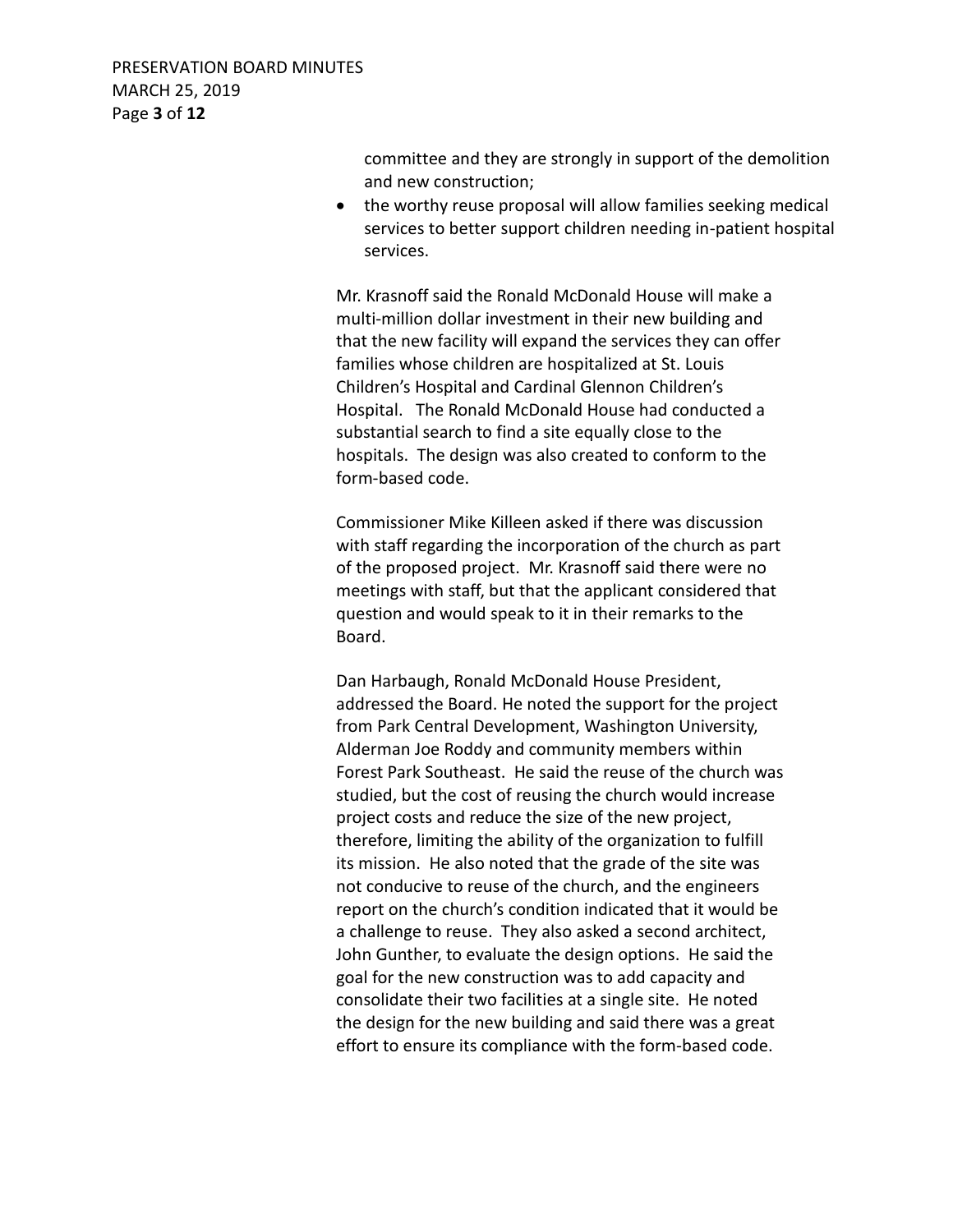## PRESERVATION BOARD MINUTES MARCH 25, 2019 Page **4** of **12**

Commissioner Anthony Robinson asked why the design was not more cohesive. Mr. Harbaugh said there were concerns about meeting the form-based code, making it be welcoming to visitors and making it fit into the context of the neighborhood.

Commissioner Mike Killeen asked if the applicant had considered moving the building to the east of the church, with a wing of the new building in a perpendicular position to Chouteau Avenue. Joe Brinkman, the architect, from Trivers, said the east end of the site is low, and, therefore, it is where storm water retention will need to be accommodated to satisfy the requirements of the Metropolitan Sewer District.

Abdul-Kaba Abdulah, Executive Director of Park Central Development, spoke in favor of the project. He said the project will eliminate an eyesore in the neighborhood. He said the project has been designed to address community desires and concerns.

Chairman Richard Callow asked if the project was resulting in a payment to Park Central Development. Mr. Abdulah said it was not.

Andrew Weil, Executive Director of Landmark's Association, spoke against the demolition. While he said he hoped the project would happen, he expressed the desire to keep the church in place. He provided background information regarding the historical movement and showed a site plan that kept the church while allowing for the design of the new building.

Commissioner Randy Vines asked if the site plan shown by Mr. Weil took storm water management on the site into account. Mr. Weil said the site plan did not.

FINDINGS OF FACTS: The Preservation Board found that:

- the Gothic style church has been identified as individually eligible for the National Register, and, therefore, is a High Merit building, per the Ordinance;
- the church was not included in the expansion of the Forest Park Southeast National Register District, even though it is adjacent, across the street from the district;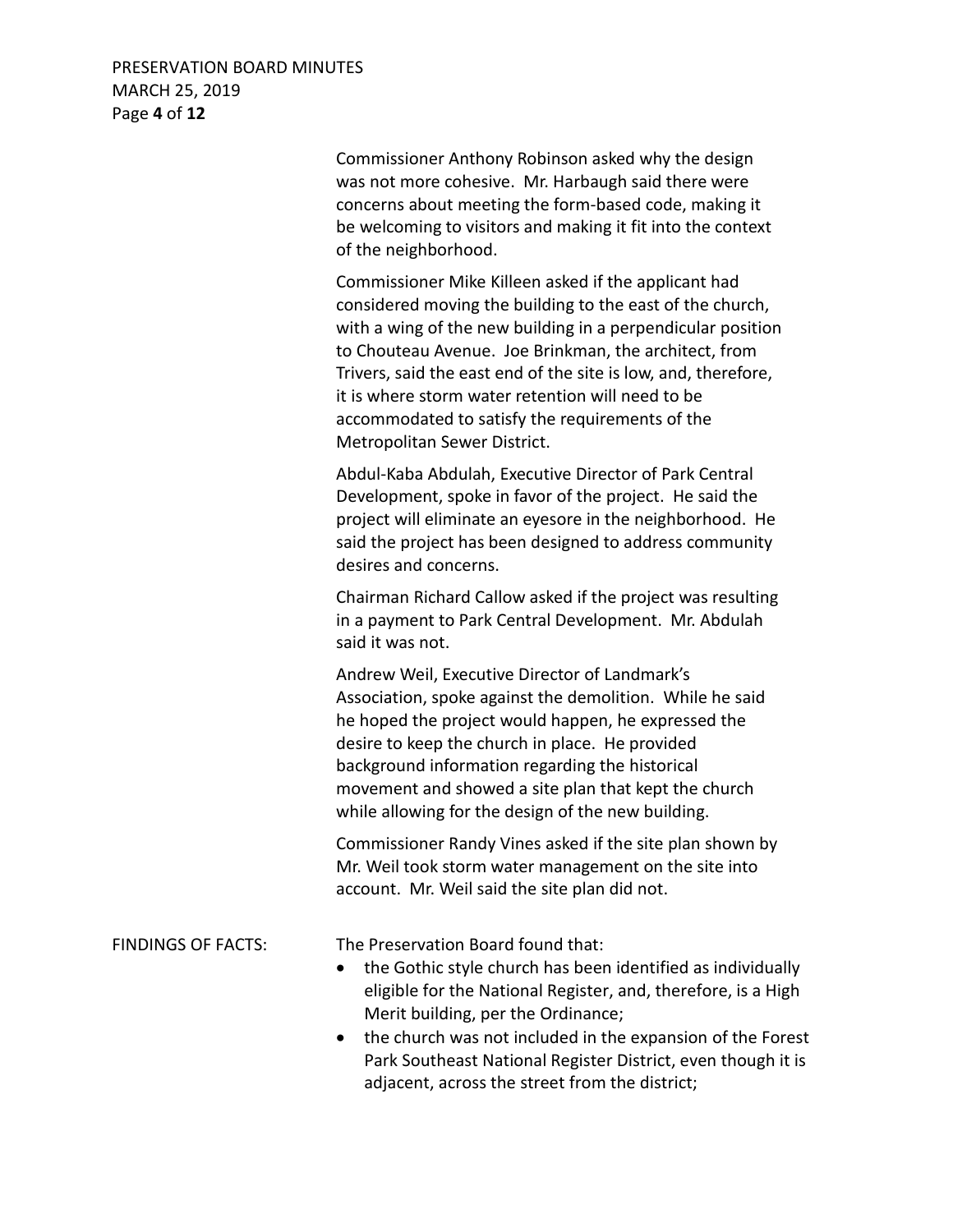|                        | the Preservation Board previously approved demolition of the<br>$\bullet$<br>industrial facility in order to support construction of the new<br>facility;<br>there are unusual circumstances, per Ordinances 64689 and<br>$\bullet$<br>64832 that justify the demolition;<br>the applicant considered ways to incorporate the church<br>$\bullet$<br>building but has determined that it is impractical;<br>the location for the applicant's new facility was found to be<br>$\bullet$<br>much more appropriate than the other sites that were<br>considered;<br>the proposal represents a significant investment in the<br>$\bullet$<br>neighborhood and has been designed to comply with the<br>recently approved form-based code;<br>the proposed demolition has been presented to the<br>$\bullet$<br>neighborhood organization and citizen-led evaluation<br>committee and they are in strongly support of the demolition<br>and new construction;<br>the worthy reuse proposal for will allow families seeking<br>$\bullet$<br>medical services to better support children needing in-patient<br>hospital services. |
|------------------------|---------------------------------------------------------------------------------------------------------------------------------------------------------------------------------------------------------------------------------------------------------------------------------------------------------------------------------------------------------------------------------------------------------------------------------------------------------------------------------------------------------------------------------------------------------------------------------------------------------------------------------------------------------------------------------------------------------------------------------------------------------------------------------------------------------------------------------------------------------------------------------------------------------------------------------------------------------------------------------------------------------------------------------------------------------------------------------------------------------------------------|
| <b>BOARD DECISION:</b> | It was the decision of the Preservation Board to grant<br>preliminary approval for the demolition of the vacant<br>church with the stipulation that CRO staff review final<br>design under the Form-Based Code standards and the<br>applicant obtains a building permit prior to approval of a<br>demolition permit.                                                                                                                                                                                                                                                                                                                                                                                                                                                                                                                                                                                                                                                                                                                                                                                                      |
|                        | The motion was made by Commissioner Tiffany Hamilton which<br>was seconded by Commissioner Melanie Fathman. The motion<br>passed four to 1. (4-1) Board members, Melanie Fathman, Tiffany<br>Hamilton, Anthony Robinson and Randy Vines voted in favor of<br>the motion. Mr. Killeen opposed the motion.                                                                                                                                                                                                                                                                                                                                                                                                                                                                                                                                                                                                                                                                                                                                                                                                                  |

# **B. 2018.1278 8525 PENNSYLVANIA AVENUE PRESERVATION REVIEW DISTRICT C. 2019.0148 8500 PENNSYLVANIA AVENUE PRESERVATION REVIEW DISTRICT**

Owner/Applicant: FET Contracting - Eddie Tucker

DEMOLITION PLAN: Appeals of a denials of a demolition permit applications to demolish two (2) one-story brick houses.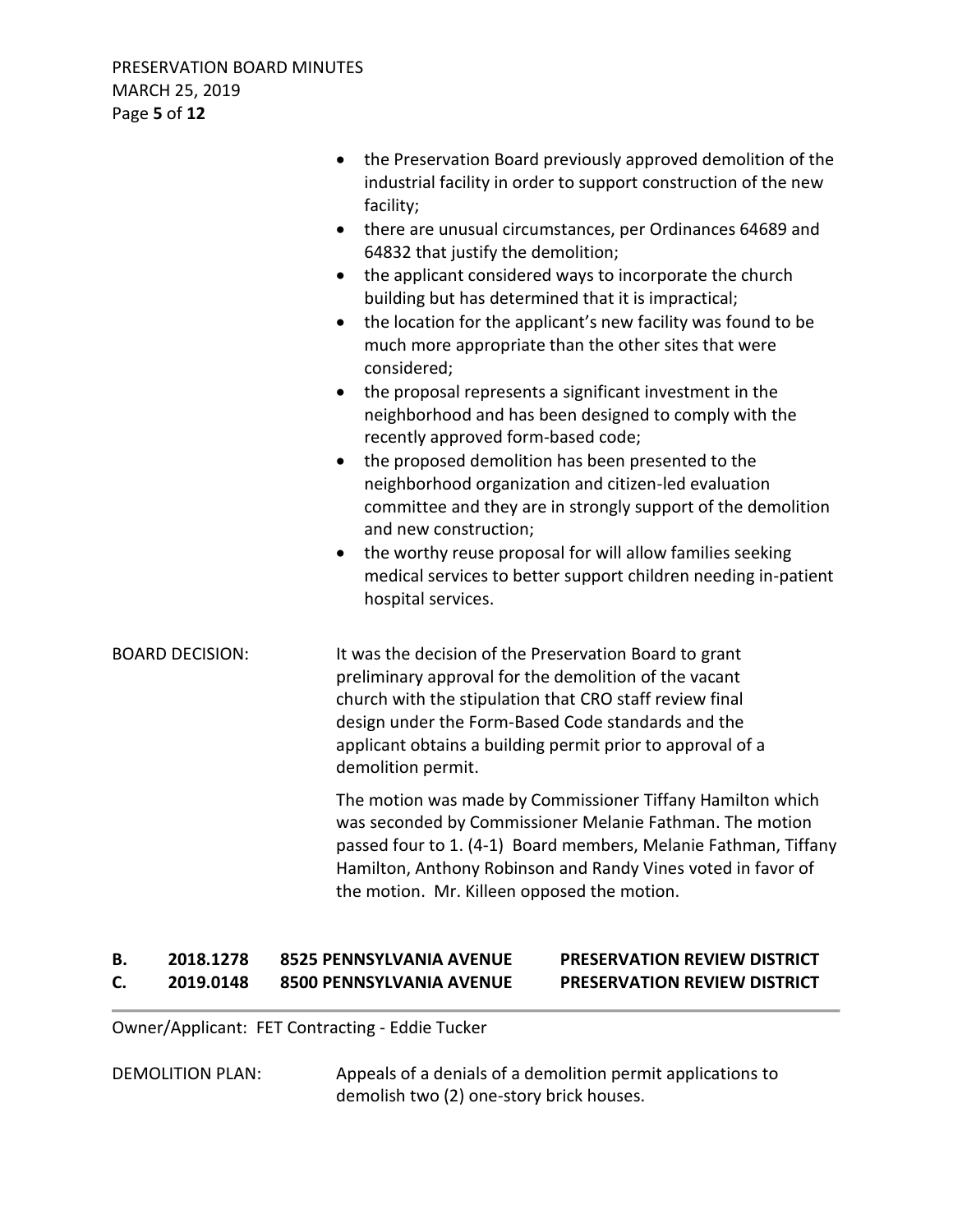### PRESERVATION BOARD MINUTES MARCH 25, 2019 Page **6** of **12**

PROCEEDINGS: On March 25<sup>th</sup>, 2019, the Preservation Board of the City of St. Louis met, pursuant to Ordinance #64689 of the City Code, to consider demolition applications for 8500 Pennsylvania Avenue and 8525 Pennsylvania Avenue, both one-story, single-family brick houses, owned by the same property owner and located on the same block in the Carondelet neighborhood and in a Preservation Review District. The demolition requests were denied by the Cultural Resources Office Director as contributing buildings to a potential historic district. The appellant was Eddie Tucker, owner of the properties.

> Board members Richard Callow (Chair), Mike Killeen, Randy Vines, Melanie Fathman, Tiffany Hamilton and Anthony Robinson were present for the testimony for this agenda item.

Jan Cameron of the Cultural Resources Office introduced certified copies of City of St. Louis Ordinances #64689, as amended by Ordinance #64925, and Ordinance #64832, which sets forth the standards for review of demolitions in Preservation Review Districts. Ms. Cameron also entered into the record; the Preservation Board agenda; and her oral and Power Point presentations.

Ms. Cameron displayed photographs of both 8500 and 8525 Pennsylvania and the surrounding context along the 8500 block of Pennsylvania. She noted that 8500 was a vernacular shotgun building with exceptional Romanesque Revival detailing; and that 8525 was an unusual Flounder property type with a two-room vernacular house, c. 1890, attached at the street.

Ms. Cameron then discussed the Criteria of Ordinances #64689 and Ordinance #64832 as to evaluating a demolition permit in a Preservation Review District and testified that Criterion A (Redevelopment Plans) did not apply. In considering Criterion B (Architectural Quality) she noted that both buildings would be considered to be contributing resources to a potential National Register District in this area of Carondelet; and that 8525 Pennsylvania further would be contributing to a thematic National Register nomination for the City's Flounder buildings. She testified that both buildings were Sound under Criterion C (Condition) as defined by City Ordinance; that under Criterion D (Neighborhood Effect and Reuse Potential) the area was generally stable and with the exception of 8500 and 8525 — all buildings on the block are occupied and maintained; she also testified that while Historic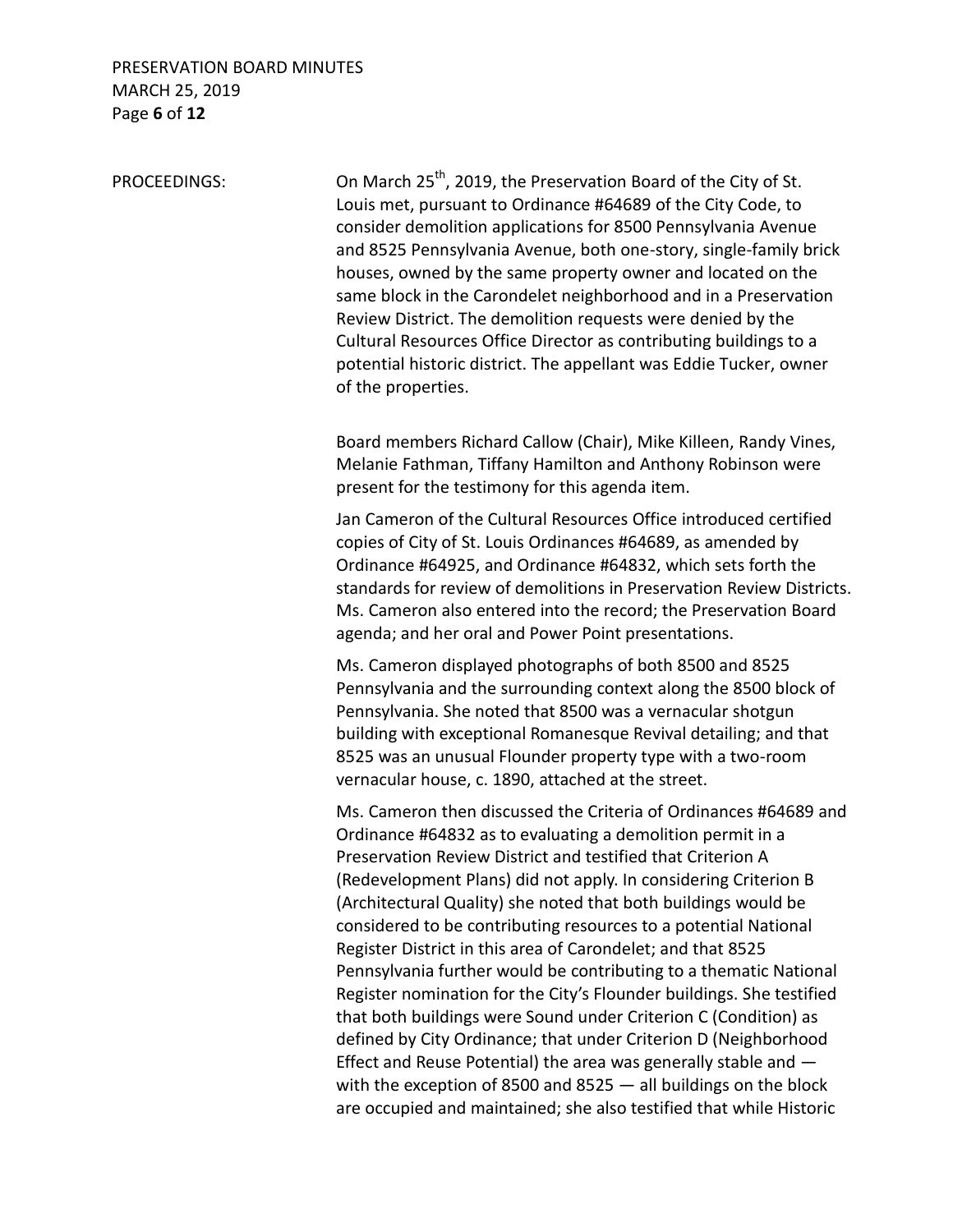## PRESERVATION BOARD MINUTES MARCH 25, 2019 Page **7** of **12**

Tax Credits are not currently available, they could be if the properties were nominated to the National Register. Further, under Criterion E (Urban Design), Ms. Cameron noted that the demolition of either or both of these houses, which bookend the block, would have an adverse effect upon the block face and the neighborhood. Finally, for Criterion F (Subsequent Construction) Ms. Cameron stated that while the owner originally intended to erect new houses on the sites, this new construction is not currently funded and at this time he was intending only to demolish the buildings. Based upon the Criteria, Ms. Cameron recommended that the Preservation Board uphold the Director's Denial of the demolition of both 8500 and 8525 Pennsylvania Avenue.

Patricia Wilcox, attorney for the owner, Eddie Tucker and his construction company, FET Contractors, testified on behalf of the appellant. She stated that Mr. Tucker had lived in Carondelet since he was 15 and had seen the properties in question, left vacant after the deaths of their owners, become sites for criminal activity and they had been an extreme hazard to the community. She further stated that Mr. Tucker wished to construct homes for veterans on the sites and had invested a great deal of his own money in clearing up the titles to the properties. In addition she stated that the roof of 8525 had collapsed and that when Ms. Cameron stated that the rear portion predated the front building, that was not in fact true and Mr. Tucker, a contractor, would speak to the fact that it was not a flounder house but only a shed.

Mr. Tucker, appellant, spoke on his own behalf and showed photographs of the interior of 8525. He stated that the front house at 8525 was built first and said he had never heard of flounder houses before. In response to a question from his attorney, he stated that it would cost at least \$250,000 to rehabilitate 8525 Pennsylvania. In response to another question from Ms. Wilcox, he stated that all the neighbors were in support of the demolition and that although he wanted to build new houses, "they" would not let him do it. In response to an inquiry from the Chairman, asking who "they" were, Mr. Tucker stated that it was because he could not get the properties demolished. He then showed a photo of a building nearby that he said had been allowed to be demolished. He also stated that the rear wall of 8500 Pennsylvania was ready to fall down.

Ms. Wilcox testified again stating that nothing can be done with these properties, as they would be too expensive to rehab. In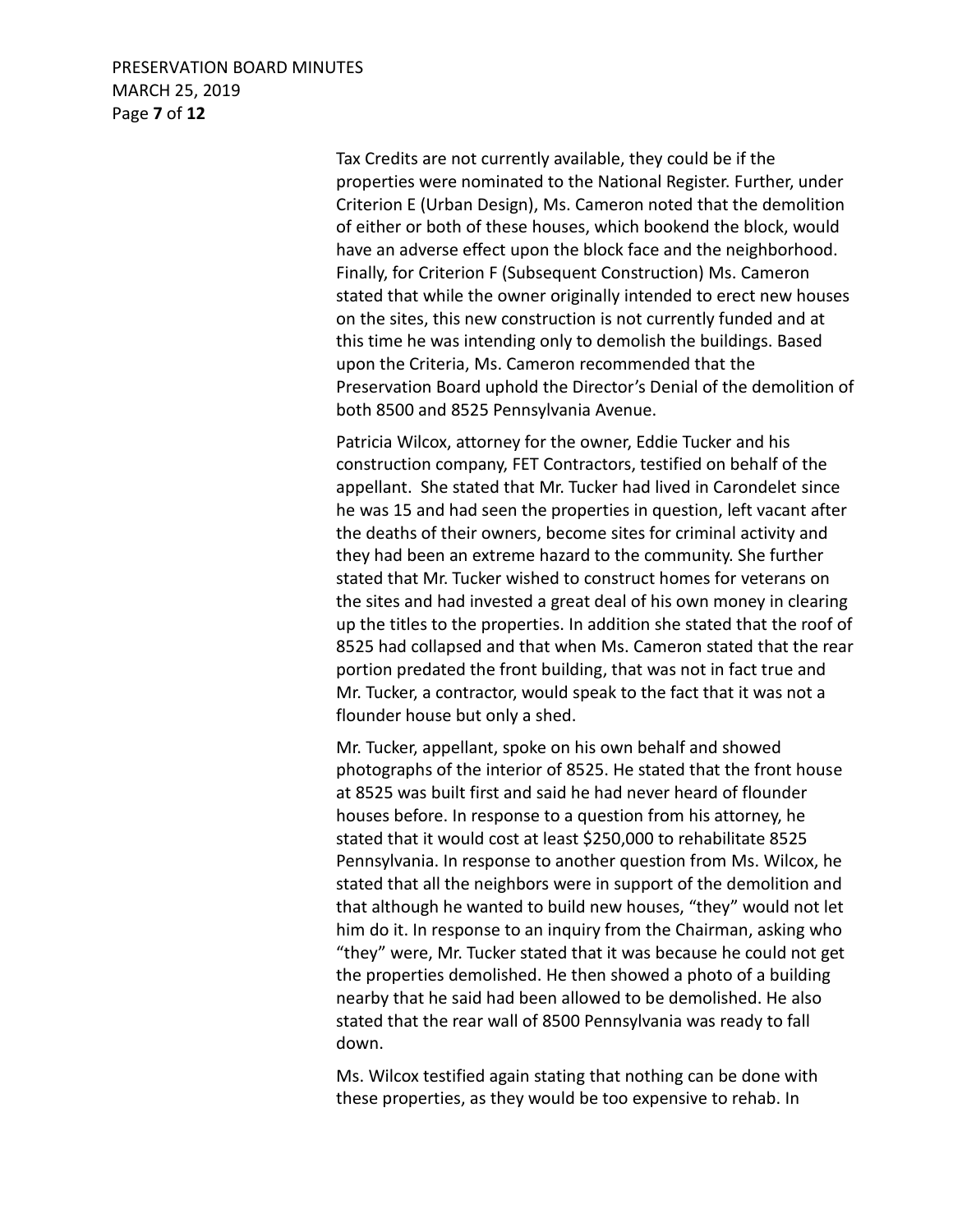## PRESERVATION BOARD MINUTES MARCH 25, 2019 Page **8** of **12**

response to a question from Board member Vines, she agreed that similar properties may have been redeveloped elsewhere but that Carondelet was a lower-middle-class neighborhood.

In response to an inquiry from Board Member Killeen, Mr. Tucker responded that he had submitted a subsequent development plan to the Cultural Resources Office but the funding for it had been cut off.

Ms. Cameron, testifying in response, said that she wished to clarify the point that the funding Mr. Tucker spoke of was a NOFA application to the Community Development Agency, which was denied because other projects were determined to be more viable: the denials of the demolitions had had no effect upon the funding decision.

Director Krasnoff then testified. In response to a question from the Chairman, he stated he had not been in contact with the  $11<sup>th</sup>$  Ward Alderman, Sarah Martin. Mr. Krasnoff also stated that although he had much respect for Mr. Tucker's interest in the Carondelet neighborhood, he felt that Mr. Tucker should have been aware of the requirements and procedures in granting demolition and that it was his own decision to invest in clearing the title and proceeding to begin demolition of the properties prior to receiving the required permits. He also stated that he was aware that the Carondelet Community Betterment Federation had been interested in acquiring the properties to rehabilitate using State of Missouri, Neighborhood Assistance Tax Credits; and that he had suggested to Mr. Tucker that he might begin his project on another site he had acquired on the block, where the existing house was not contributing and demolition could be approved.

Mr. Tucker, in response, stated that he did have a contract on 8525 Pennsylvania, although he did not currently own it, but he did not want to pursue it as no one would want to live near the other two properties in their condition.

FINDINGS OF FACTS: The Preservation Board found that:

- 8500 Pennsylvania and 8525 Pennsylvania are determined to be "Merit" buildings: contributing resources to potential local and/or National Register historic districts;
- 8525 Pennsylvania is particularly valuable as an extant example of a rare house type, the Flounder, and is documented in the City's Flounder Survey;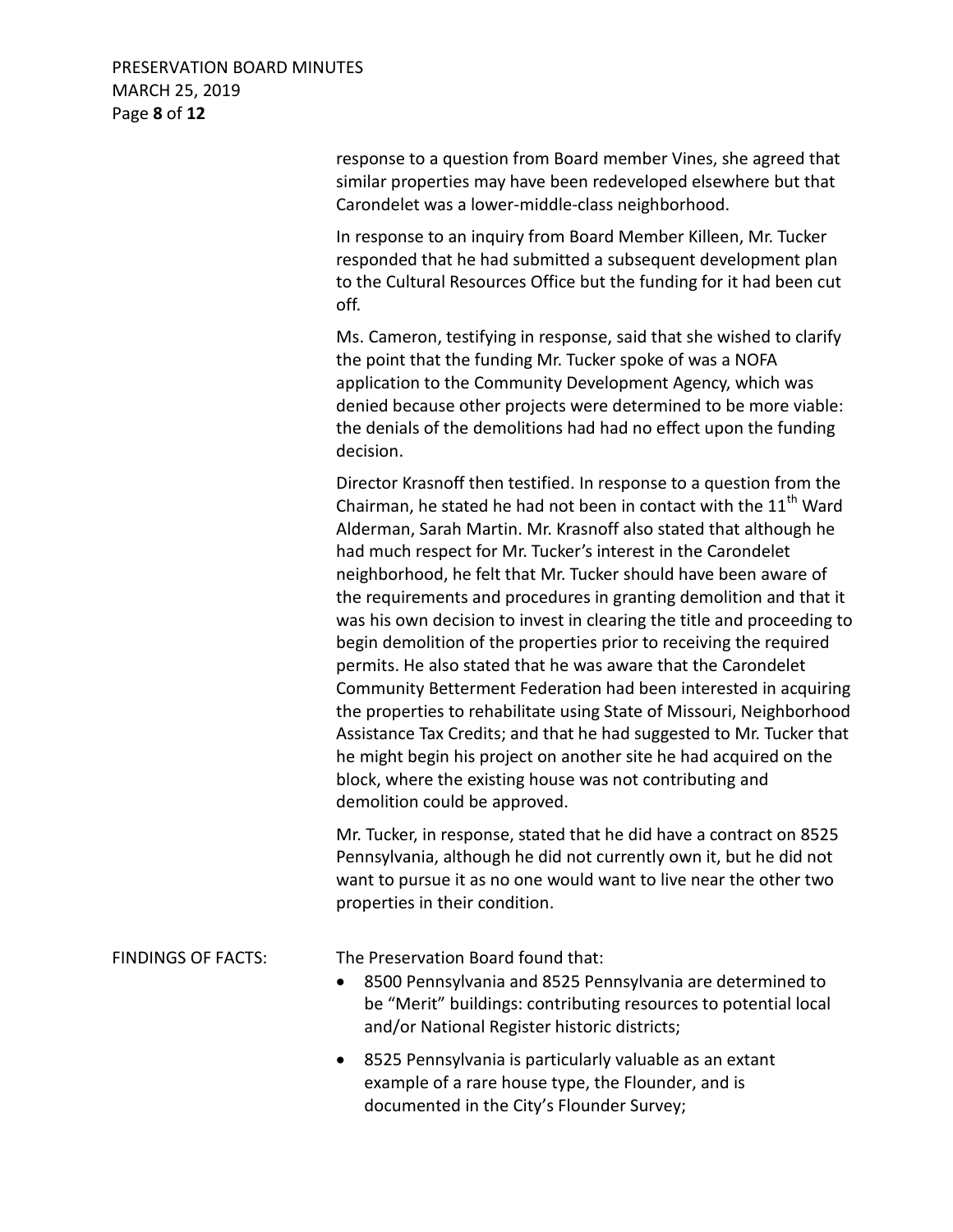PRESERVATION BOARD MINUTES MARCH 25, 2019 Page **9** of **12**

| • the condition of both buildings is sound;                                                                                                                                                                                                                                                                             |
|-------------------------------------------------------------------------------------------------------------------------------------------------------------------------------------------------------------------------------------------------------------------------------------------------------------------------|
| both buildings are on corner sites and their demolition would<br>$\bullet$<br>constitute a significant loss to the character of the block;                                                                                                                                                                              |
| the owner originally acquired the properties for a project that<br>$\bullet$<br>has not received funding, so no subsequent development is<br>planned at this time.                                                                                                                                                      |
| It was the decision of the Preservation Board to uphold the<br>Director's denial of the demolition of Commissioner Randy Vines<br>and seconded by Commissioner Killeen. The motion passed with<br>four members voting in favor and Board Member Hamilton voting<br>against. $(4-1)$                                     |
| The Preservation Board moved to uphold the Director's denial of<br>the demolition of 8525 Pennsylvania Avenue. The motion was<br>made by Commissioner Randy Vines and seconded by Mr. Killeen.<br>The motion passed with three members voting in favor and Board<br>Members Hamilton and Robinson voting against. (3-2) |
|                                                                                                                                                                                                                                                                                                                         |

| D. | 2019.0090 | 201 S. 18 <sup>TH</sup> STREET | UNION STA.LANDMARK DISTRICT |
|----|-----------|--------------------------------|-----------------------------|
|    |           |                                |                             |

Owner: USH LLC – Chad Smith Applicant: Warren Sign Company

| <b>COMMERCIAL PLAN:</b> | Appeal of a denial of a building permit application to erect one<br>illuminated wall sign and four ground signs, one non-illuminated.                                                                                                                                                                                                                    |
|-------------------------|----------------------------------------------------------------------------------------------------------------------------------------------------------------------------------------------------------------------------------------------------------------------------------------------------------------------------------------------------------|
| PROCEEDINGS:            | On March 25, 2019, the Preservation Board of the City of St.<br>Louis met, pursuant to Ordinance #64689 of the City Code, to<br>consider an Appeal of the Cultural Resources Director's<br>Administrative Denial of an application to install 5 signs, in the<br>Union Station Landmark Historic District. The appeal was<br>submitted by the applicant. |
|                         | Board members Richard Callow (Chair), Melanie Fathman,<br>Tiffany Hamilton, Anthony Robinson and Mike Killeen were<br>present for the testimony for this agenda item.                                                                                                                                                                                    |
|                         | Jan Cameron of the Cultural Resources Office made a<br>presentation that examined the sections of City Ordinance<br>#57828, which sets forth the standards for exterior signage in<br>the Union Station Landmark Historic District. She entered into                                                                                                     |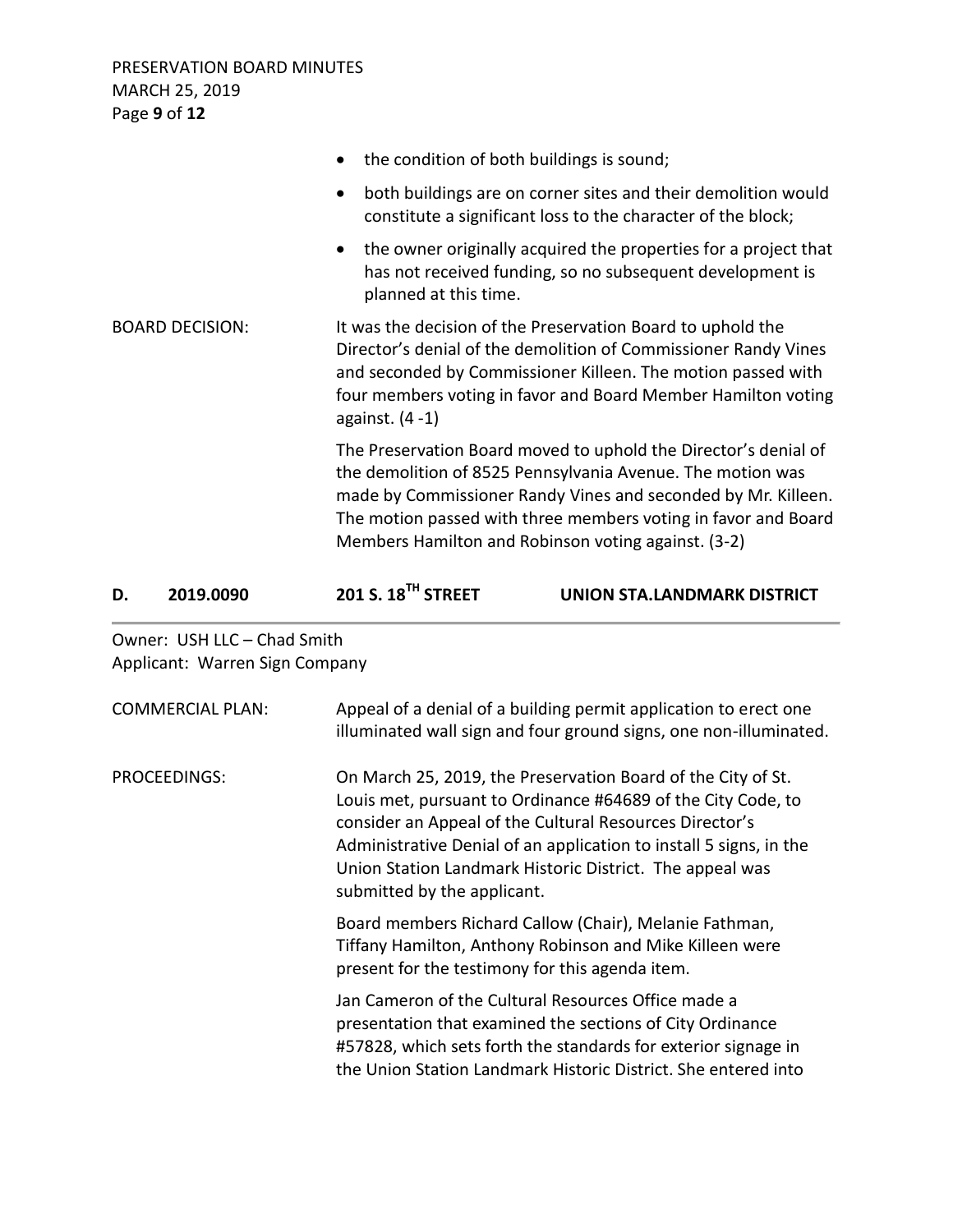## PRESERVATION BOARD MINUTES MARCH 25, 2019 Page **10** of **12**

|                           | the record the enabling legislations; Ordinance #57828; the<br>meeting agenda; and the PowerPoint presentation.                                                                                                                                                                                                             |
|---------------------------|-----------------------------------------------------------------------------------------------------------------------------------------------------------------------------------------------------------------------------------------------------------------------------------------------------------------------------|
|                           | Ms. Cameron stated that the staff was concerned with the size<br>of the proposed electronic reader board on 18 <sup>th</sup> Street. She<br>recommended that the Preservation Board overturn the<br>Director's Administrative Denial with the stipulation that the size<br>of the reader board be reduced by at least half. |
|                           | Bill Behrens, of Warren Sign Co., submitted a handout into the<br>record and stated there were issues with making the sign.<br>Peta Wittig, Executive Director of the Union Station Aquarium,<br>also testified on behalf of the project.                                                                                   |
| <b>FINDINGS OF FACTS:</b> | The Preservation Board found that:<br>201 S. 18 <sup>th</sup> St. is located in the Union Station Landmark<br>$\bullet$<br>Historic District;<br>the owners were making a substantial investment in the<br>property;<br>the size of the reader board will not detract from the<br>historic character of Union Station.      |
| <b>BOARD DECISION:</b>    | It was the decision of the Preservation Board to overturn the<br>Director's Administrative Denial of the proposed signage. The<br>motion was made by Commissioner David Richardson and<br>seconded by Commissioner Hamilton. The motion passed<br>unanimously.                                                              |

# **E. 2019.0241 5590 PERSHING AVENUE CENTRAL WEST END HISTORIC DISTRICT**

Owner: 5590 Pershing BGI LLC – Jim Morrissey Applicant: Mills Window & Door – Kevin Doll

| <b>RESIDENTIAL PLAN:</b> | Appeal of a denial of a building permit application to replace<br>twenty-four windows on front façade.                                                                                                                                                                                                                                                                                                       |
|--------------------------|--------------------------------------------------------------------------------------------------------------------------------------------------------------------------------------------------------------------------------------------------------------------------------------------------------------------------------------------------------------------------------------------------------------|
| PROCEEDINGS:             | On March 25, 2019, the Preservation Board of the City of St.<br>Louis met, pursuant to Ordinance #64689 of the City Code, to<br>consider an Appeal of the Cultural Resources Director's Denial<br>of an application to install twenty-four (24) windows on the<br>front of the building at 5590 Pershing Avenue, in the Central<br>West End Historic District. The appeal was submitted by the<br>applicant. |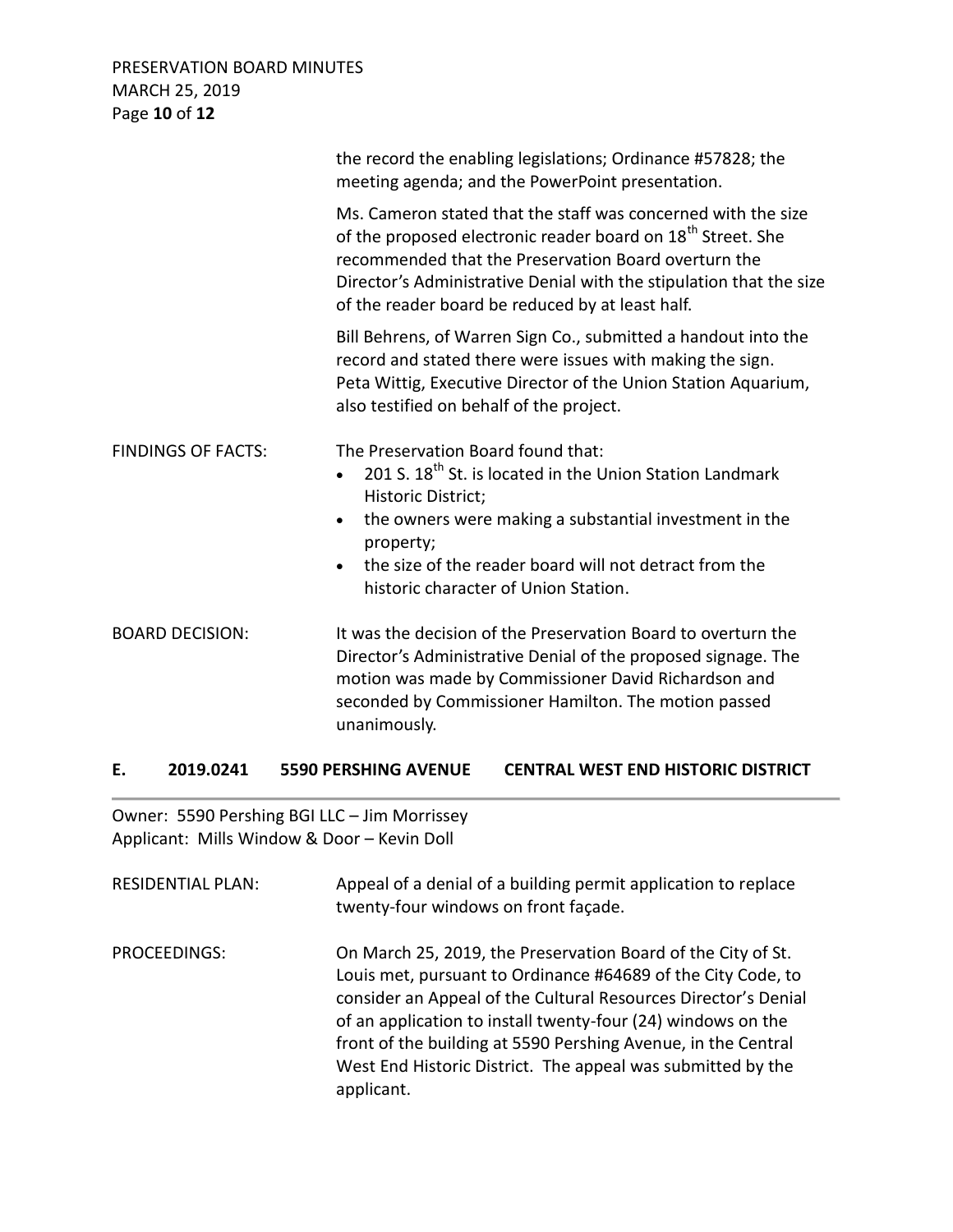# PRESERVATION BOARD MINUTES MARCH 25, 2019 Page **11** of **12**

|                           | Board members Richard Callow (Chair), Melanie Fathman,<br>Tiffany Hamilton, Anthony Robinson and Mike Killeen were<br>present for the testimony for this agenda item.                                                                                                                                                                                                                                                                                               |
|---------------------------|---------------------------------------------------------------------------------------------------------------------------------------------------------------------------------------------------------------------------------------------------------------------------------------------------------------------------------------------------------------------------------------------------------------------------------------------------------------------|
|                           | Andrea Gagen of the Cultural Resources Office made a<br>presentation that examined the sections of City Ordinance<br>#69423, which sets forth the standards for windows in the<br>Central West End Historic District. She entered into the record<br>the enabling legislations; Ordinance #56768 as amended by<br>Ordinance #69423; the meeting agenda; and the PowerPoint<br>presentation.                                                                         |
|                           | Ms. Gagen stated that the windows did not meet the current<br>historic district standards in regard to material and<br>configuration. She stated that the applicant has agreed to do an<br>appropriate brick-mold. She recommended that the<br>Preservation Board uphold the Director's Denial as the proposed<br>front windows did not meet the Central West End Historic<br>District standards.                                                                   |
|                           | Joan Morrisey, of 5590 Pershing BGI, LLC, the owner, spoke in<br>support of the project.                                                                                                                                                                                                                                                                                                                                                                            |
|                           | Kevin Doll, of Mills Window and Door, the applicant, spoke<br>regarding his understanding of what windows were allowed in<br>the historic district. He submitted into the record an email from<br>Ms. Gagen.                                                                                                                                                                                                                                                        |
| <b>FINDINGS OF FACTS:</b> | The Preservation Board found that:<br>5590 Pershing Avenue is located in the Central West End<br>$\bullet$<br>Historic District;<br>the current configuration of the windows was not the<br>original configuration;<br>the windows do not meet the historic district standards in<br>regard to material or configuration;<br>the applicant did only part of his due diligence in<br>determining whether the purchased windows were<br>appropriate for the building. |
| <b>BOARD DECISION:</b>    | It was the decision of the Preservation Board to overturn the<br>Director's Denial of the proposed windows. The motion was<br>made by Commissioner Tiffany Hamilton and seconded by<br>Commissioner Robinson. The motion failed 3-2. A new motion<br>was made to uphold the Director's Denial. That motion was                                                                                                                                                      |